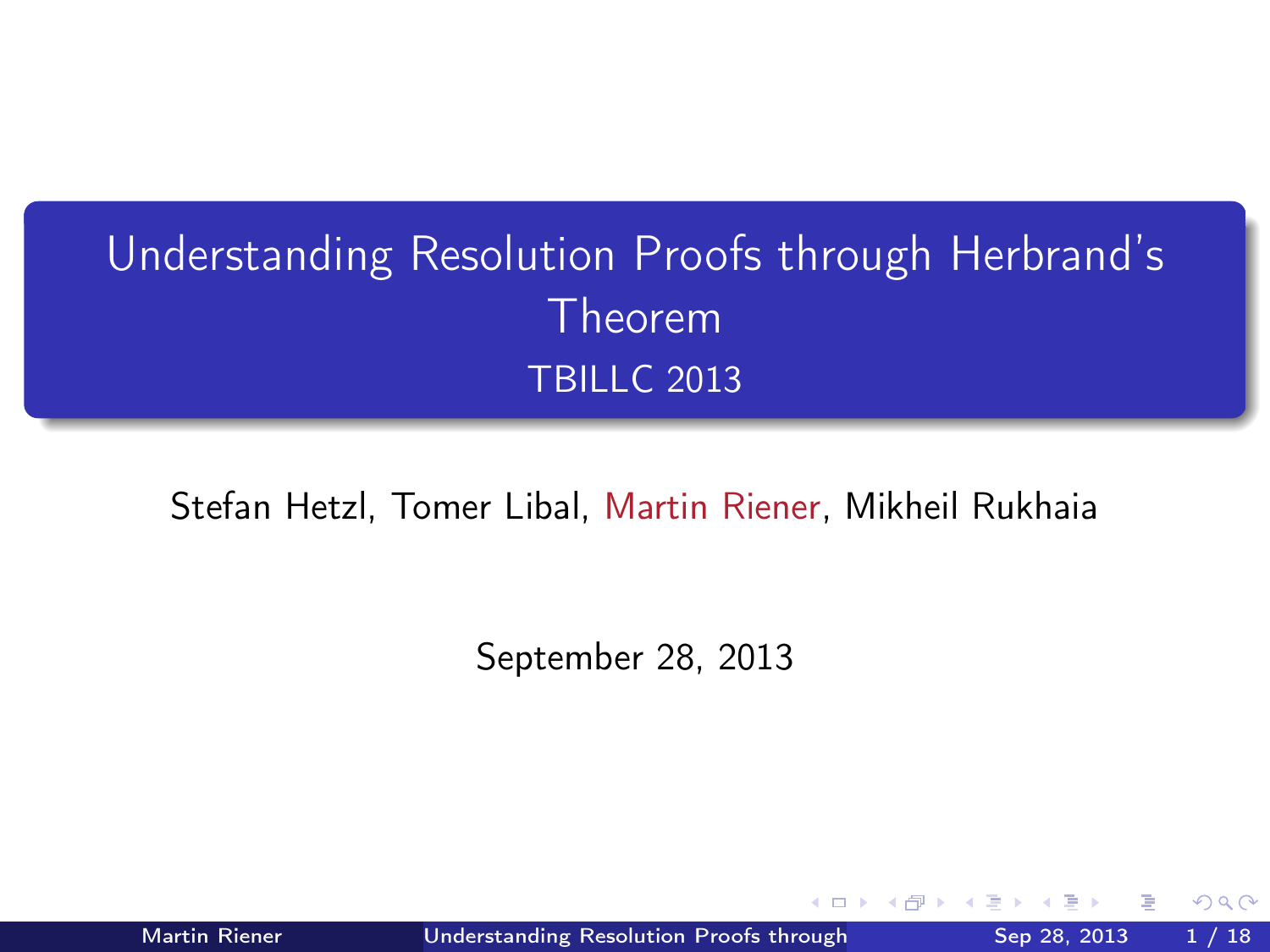

### 2 [Transformation to Sequent Calculus](#page-7-0)

### 3 [Expansion Trees](#page-11-0)



 $\blacksquare$ 

 $QQ$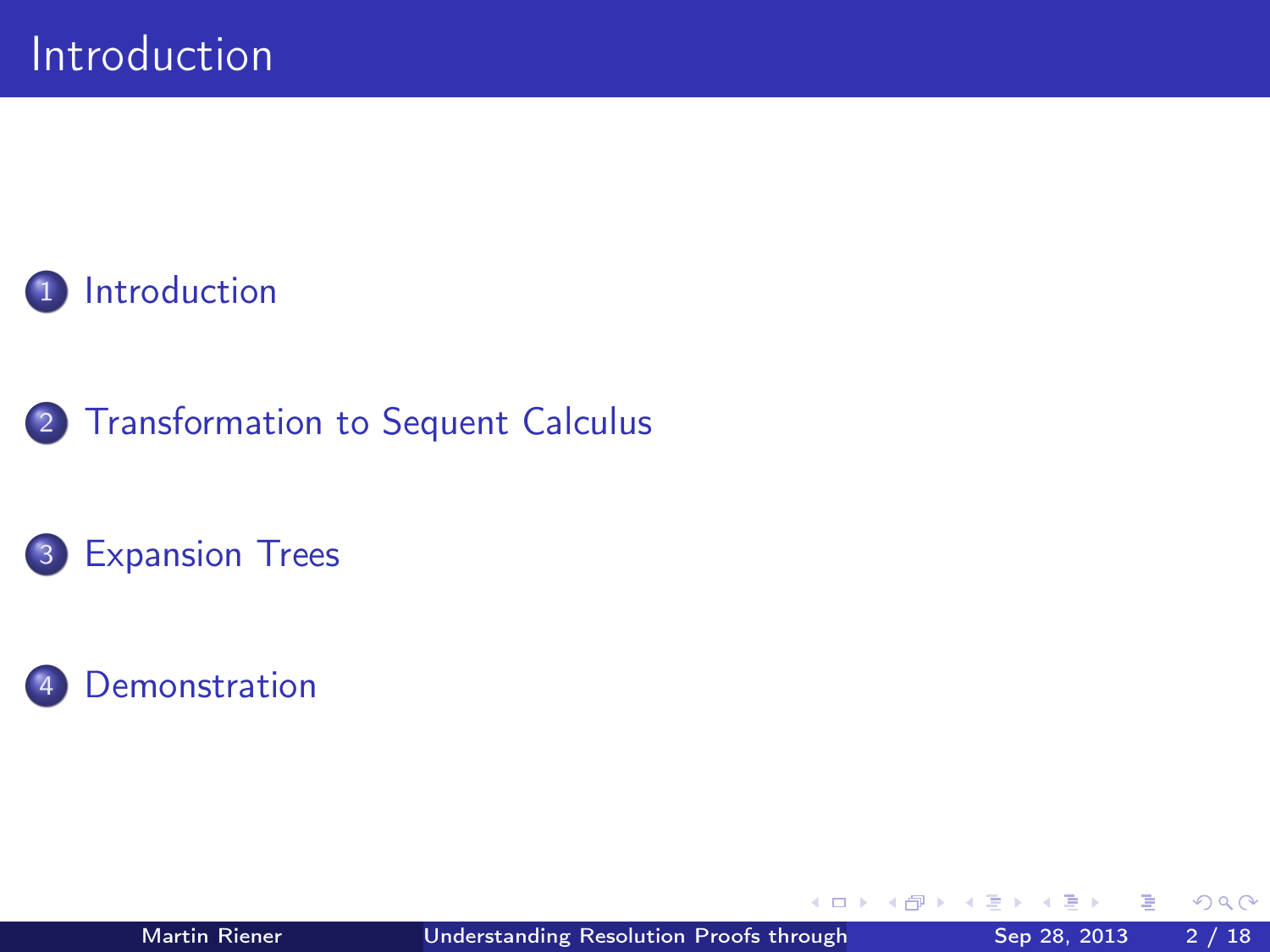### A typical sequence for resolution theorem proving

- Formulate a problem as first-order logic formula
- Call a resolution prover: negate, skolemize, clausify, find refutation
- Result: Yes (+ proof object) / No / Timeout

<span id="page-2-0"></span>つひひ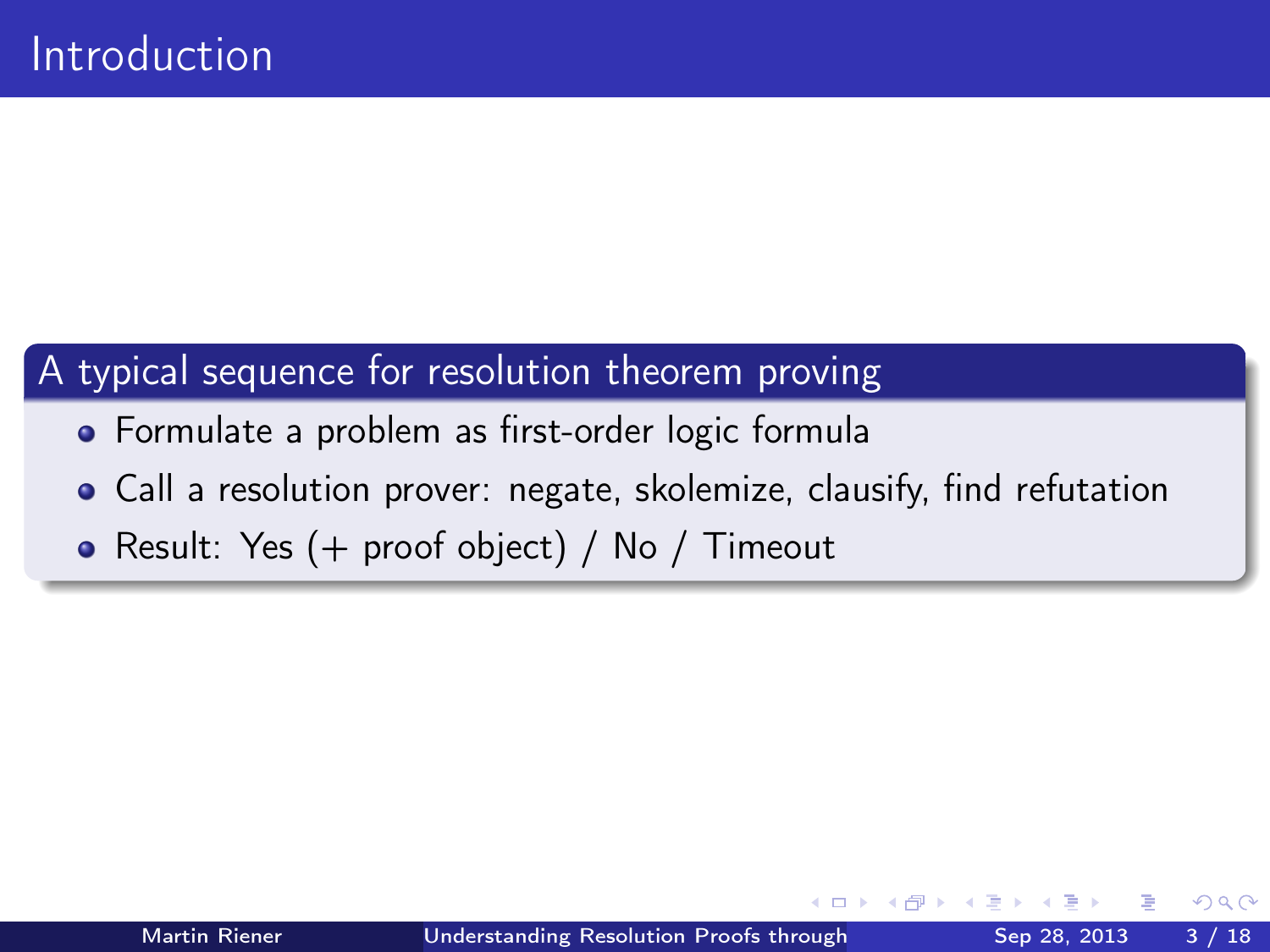#### Problem

- Resolution Proofs are hard to read for humans
- Reason: Information is implicit

#### Approach

- **•** Transform the resolution proof into sequent calculus
- Extract an Expansion Tree from the sequent calculus proof
- Interactive navigation (via Display Expansion Tree)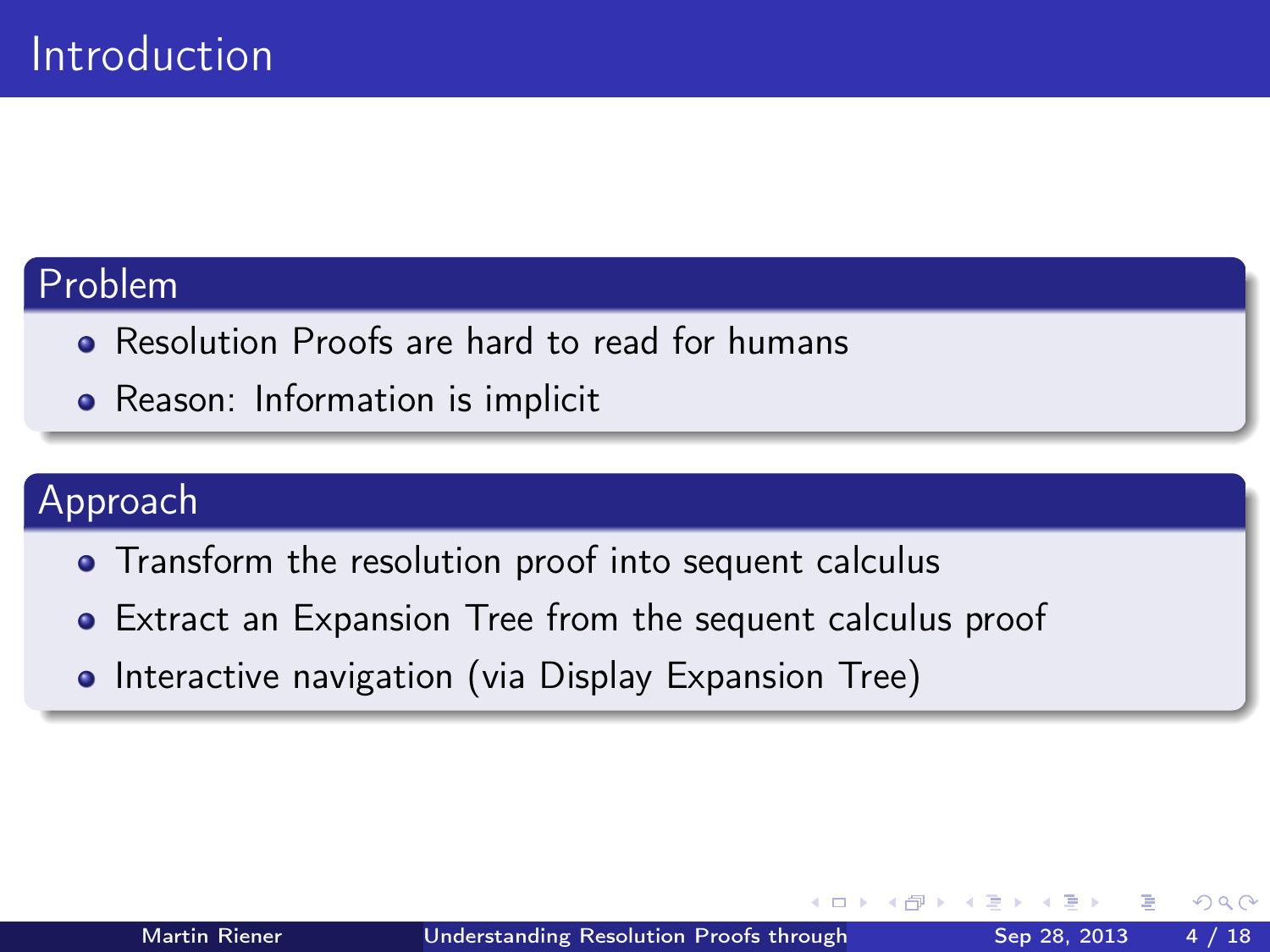#### Wolf, Goat & Cabbage Riddle

 $p(south, south, south, south, start),$ 

 $\forall T.$ (p(south, north, south, north, T)  $\rightarrow$  p(north, north, south, north, go\_alone(T))),  $\forall T1.$ (p(north, north, south, north, T1)  $\rightarrow$  p(south, north, south, north, go\_alone(T1))),  $\forall$ T2.(p(south, south, north, south, T2)  $\rightarrow$  p(north, south, north, south, go\_alone(T2))),  $\forall$ T3.(p(north, south, north, south, T3)  $\rightarrow$  p(south, south, north, south, go<sup>-</sup>alone(T3))),  $\forall T4.$ (p(south, south, south, north, T4)  $\rightarrow$  p(north, north, south, north, take wolf (T4))).  $\forall$ T5. $\overline{p}$  (p) north, north, south, north, T5 $\rho \rightarrow p$  (south, south, south, north, take wolf  $(T5)$ ),  $\forall T6.$  p(south, south, north, south, T6)  $\rightarrow$  p(north, north, north, south, take\_wolf  $(T6)$ )).  $\forall$ T7. $(p$ (north, north, north, south, T7)  $\rightarrow$  p(south, south, north, south, take<sup>-wolf (T7))</sup>),  $\forall X. \forall Y. \forall U. (p(south, X, south, Y, U) \rightarrow p(north, X, north, Y, take_{\text{post}}(U))).$  $\forall X1. \forall Y1. \forall V. (\rho(\text{north}, X1, \text{north}, Y1, V) \rightarrow \rho(\text{south}, X1, \text{south}, Y1, \text{take} \text{ goat}(V))).$  $\forall T8.$ (p(south, north, south, south, T8)  $\rightarrow$  p(north, north, south, north, take cabbage(T8))),  $\forall$ T9.(p(north, north, south, north, T9)  $\rightarrow$  p(south, north, south, south, take cabbage(T9))),  $\forall U1.(\rho(\textit{south}, \textit{south}, \textit{both}, \textit{with}, U1) \rightarrow \rho(\textit{north}, \textit{south}, \textit{north}, \textit{fork}, \textit{take}^{\top}\textit{cabbage}(U1))),$  $\forall V1.$  $\overline{(p(north, south, north, north, V1)} \rightarrow p(south, south, north, south, take -cabbage(V1)))$ 

> $\vdash$  $\exists Z.p (north. north. north. north. Z)$

( □ ) ( / 何 ) ( □ ) ( □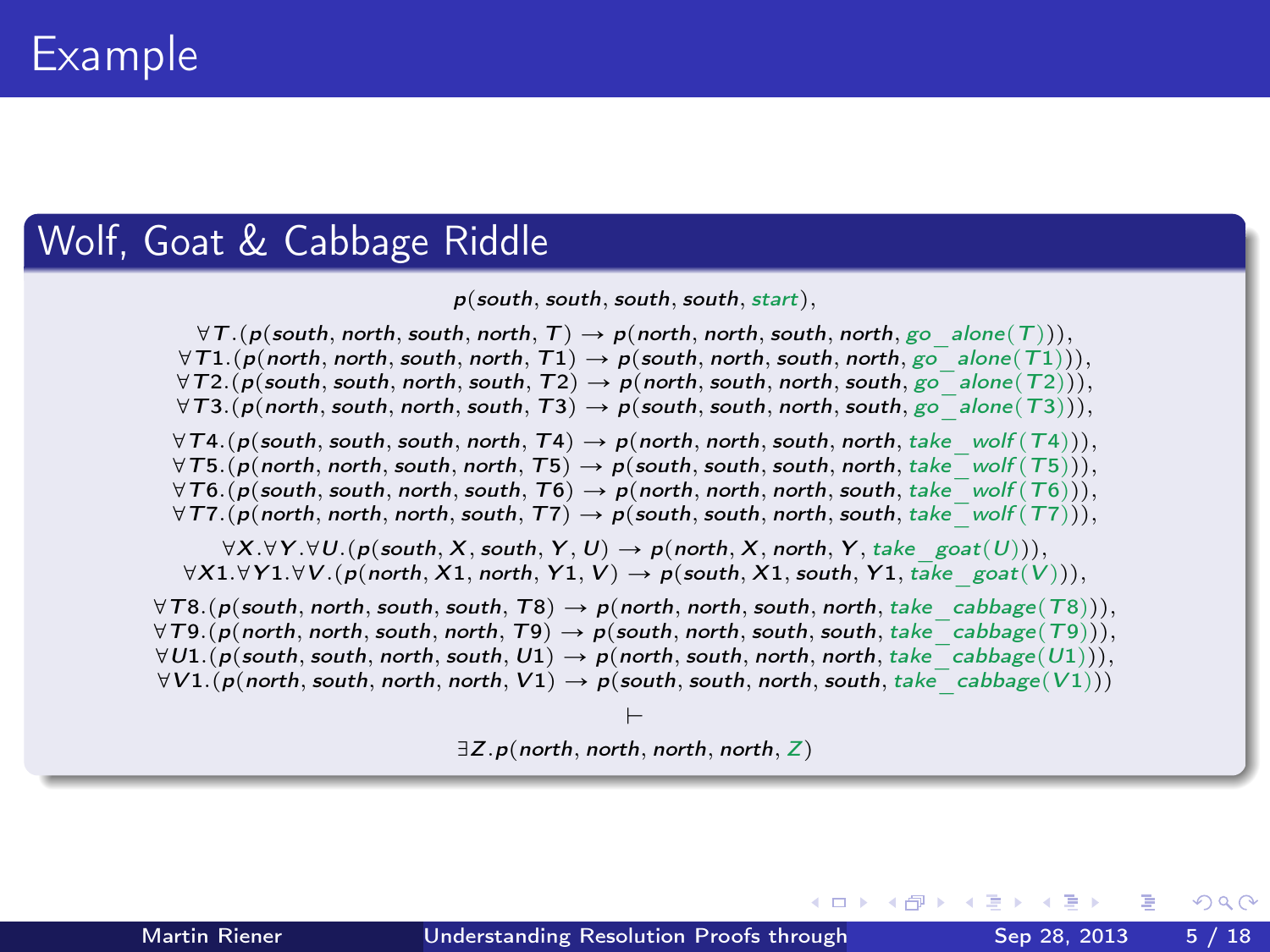### Example: Resolution Refutation



÷.

 $QQ$ 

イロト イ押ト イヨト イヨト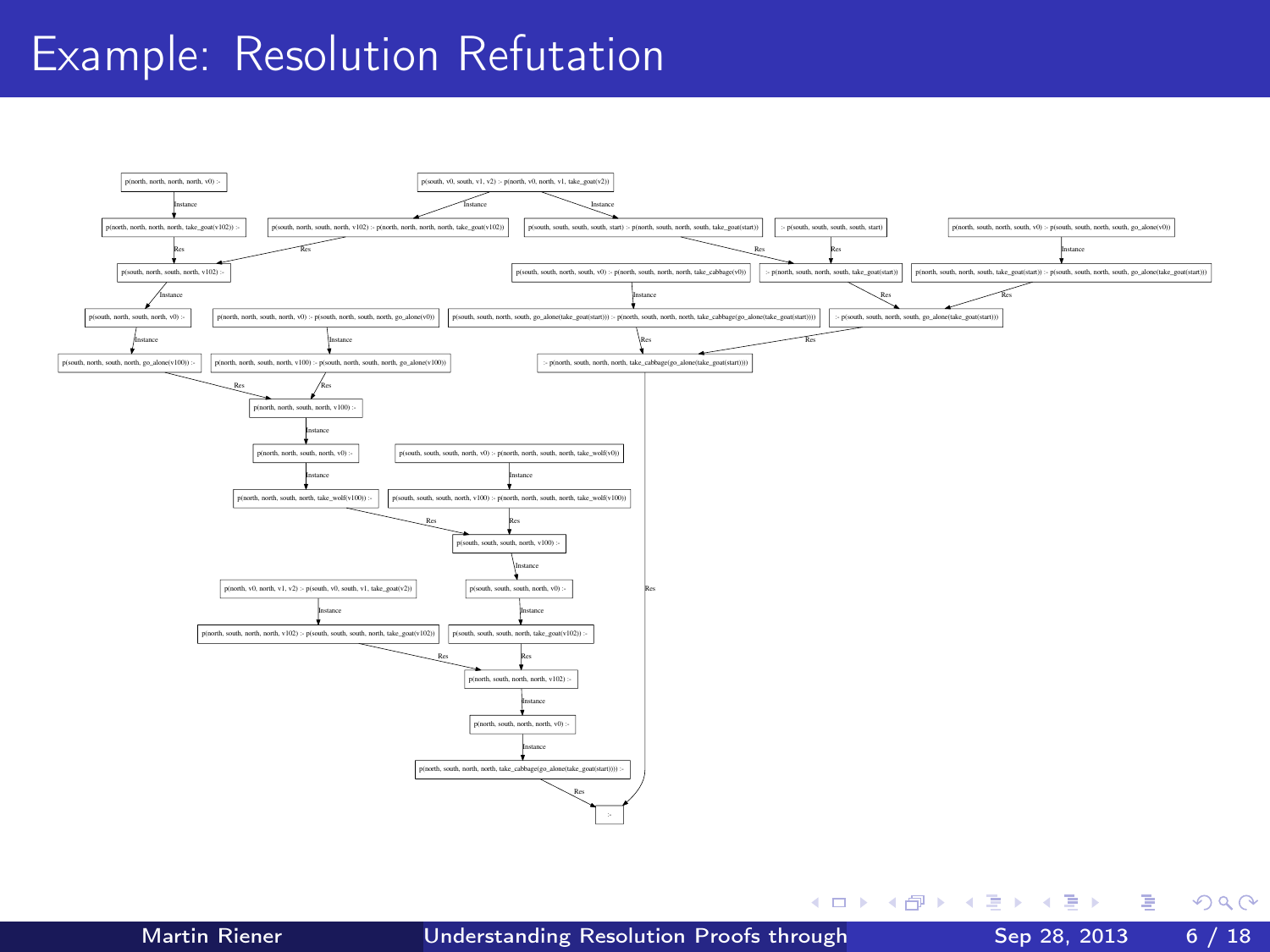### Example: Instantiation Terms needed for Solution

### Extracted Substitutions

$$
\sigma_1 = \{v0 \leftarrow go\_alone(take\_goat(start))\}
$$
\n
$$
\sigma_2 = \{v0 \leftarrow go\_alone(v100)\}
$$
\n
$$
\sigma_3 = \{v0 \leftarrow take\_cabbage(go\_alone(take\_goat(start)))\}
$$
\n
$$
\sigma_4 = \{v0 \leftarrow take\_goat(start)\}
$$
\n
$$
\sigma_5 = \{v0 \leftarrow take\_goat(v102)\}
$$
\n
$$
\sigma_6 = \{v0 \leftarrow take\_wolf(v100)\}
$$
\n
$$
\sigma_7 = \{v0 \leftarrow v100\}
$$
\n
$$
\sigma_8 = \{v100 \leftarrow v0\}
$$
\n
$$
\sigma_9 = \{v102 \leftarrow v0\}
$$
\n
$$
\sigma_{10} = \{v1 \leftarrow north, v0 \leftarrow north, v2 \leftarrow v102\}
$$
\n
$$
\sigma_{11} = \{v1 \leftarrow north, v0 \leftarrow south, v2 \leftarrow v102\}
$$
\n
$$
\sigma_{12} = \{v1 \leftarrow south, v0 \leftarrow south, v2 \leftarrow start\}
$$

### Solution ...

$$
\sigma = \{Z \leftarrow take\_goat(go\_alone(take\_wolf(take\_goat(\ntake\_cabbage(go\_alone(take\_goat(start)))))))\}
$$
  
... not easily extracted.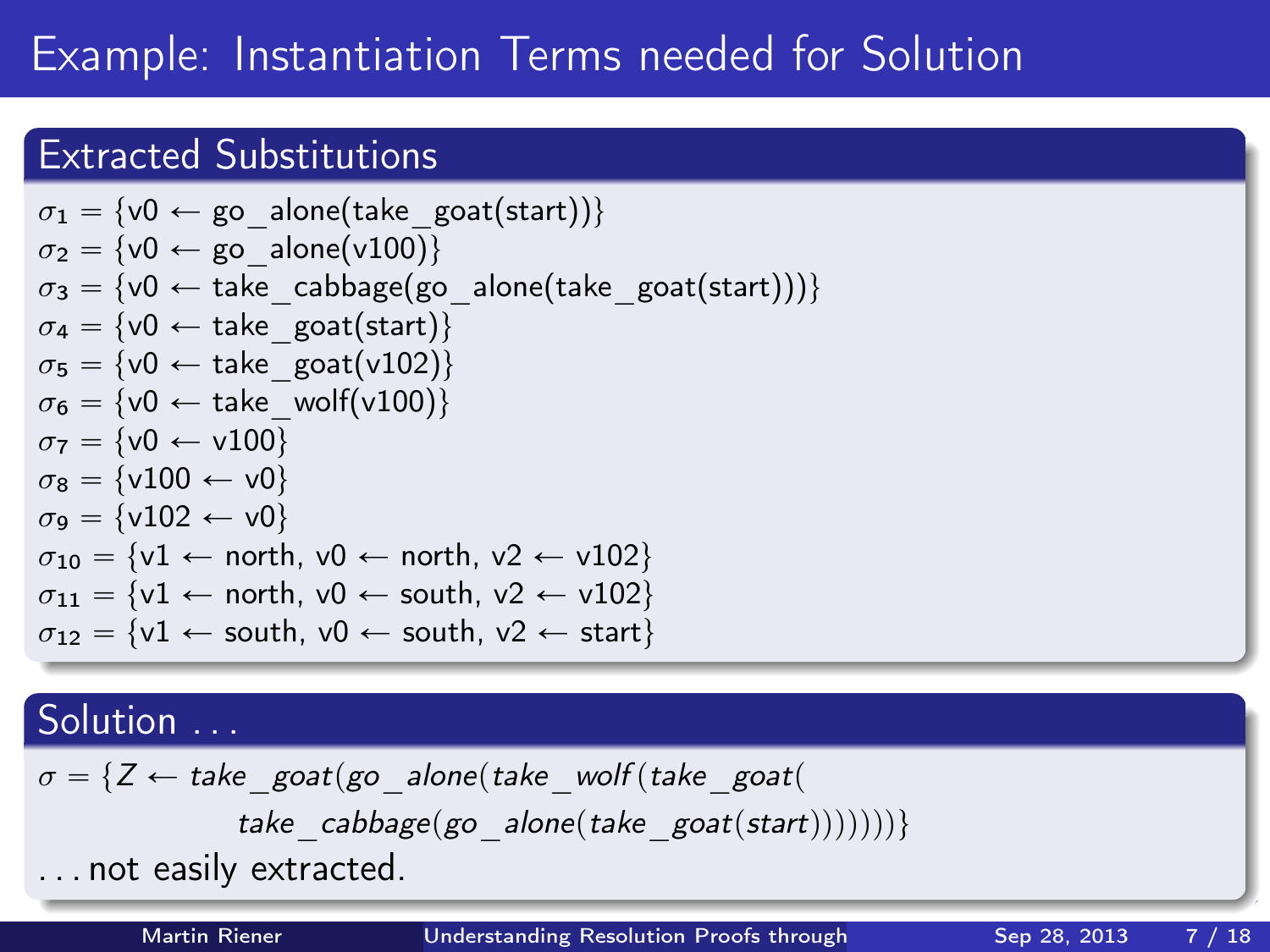### Example: Expansion Tree in Prooftool

| Antecedent                                                                            | Consequent                                                                                                                                                                                                                                                                                                                                                                                                                                                                                                                                 |
|---------------------------------------------------------------------------------------|--------------------------------------------------------------------------------------------------------------------------------------------------------------------------------------------------------------------------------------------------------------------------------------------------------------------------------------------------------------------------------------------------------------------------------------------------------------------------------------------------------------------------------------------|
| p(south, south, south, south, start)                                                  | $\bigvee \bigvee \bigvee \big( \textit{north}, \textit{north}, \textit{north}, \textit{north}, \textit{take\_goal}(\textit{go\_alone}(\textit{take\_wo1f}(\textit{take\_good}(\textit{take\_cabbage}(\textit{name}(\textit{take\_cabbage}(\textit{name}(\textit{take}(\textit{name}(\textit{take}(\textit{name}(\textit{take}(\textit{name}(\textit{take}(\textit{name}(\textit{make}(\textit{name}(\textit{make}(\textit{name}(\textit{make}(\textit{name}(\textit{make}(\textit{name}(\textit{make}(\textit{name}(\textit{make}(\textit$ |
| $(\forall T3) (p (north, south, north, south, T3) \supset p (south, south,$           |                                                                                                                                                                                                                                                                                                                                                                                                                                                                                                                                            |
| $(\forall U1)(p(south, south, north, south, U1) \supset p(north, south)$              |                                                                                                                                                                                                                                                                                                                                                                                                                                                                                                                                            |
| $(\forall X1)(\forall Y1)(\forall V)(p(north,X1, north,Y1,V)\supset p(south,X1)$      |                                                                                                                                                                                                                                                                                                                                                                                                                                                                                                                                            |
| $(\forall T4) (p (south, south, south, north, T4) \supset p (north, north,$           |                                                                                                                                                                                                                                                                                                                                                                                                                                                                                                                                            |
| $(\forall T1) (p (north, north, south, north, T1) \supset p (south, north,$           |                                                                                                                                                                                                                                                                                                                                                                                                                                                                                                                                            |
| $(\forall X)(\forall Y)(\forall U)(p(south, X, south, Y, U) \supset p(north, X, nort$ |                                                                                                                                                                                                                                                                                                                                                                                                                                                                                                                                            |
|                                                                                       |                                                                                                                                                                                                                                                                                                                                                                                                                                                                                                                                            |
|                                                                                       |                                                                                                                                                                                                                                                                                                                                                                                                                                                                                                                                            |
|                                                                                       |                                                                                                                                                                                                                                                                                                                                                                                                                                                                                                                                            |
|                                                                                       |                                                                                                                                                                                                                                                                                                                                                                                                                                                                                                                                            |
|                                                                                       |                                                                                                                                                                                                                                                                                                                                                                                                                                                                                                                                            |
| $\overline{\phantom{a}}$<br>m                                                         | াৰ<br>m<br>٠                                                                                                                                                                                                                                                                                                                                                                                                                                                                                                                               |

 $\leftarrow$ 

Þ

<span id="page-7-0"></span> $299$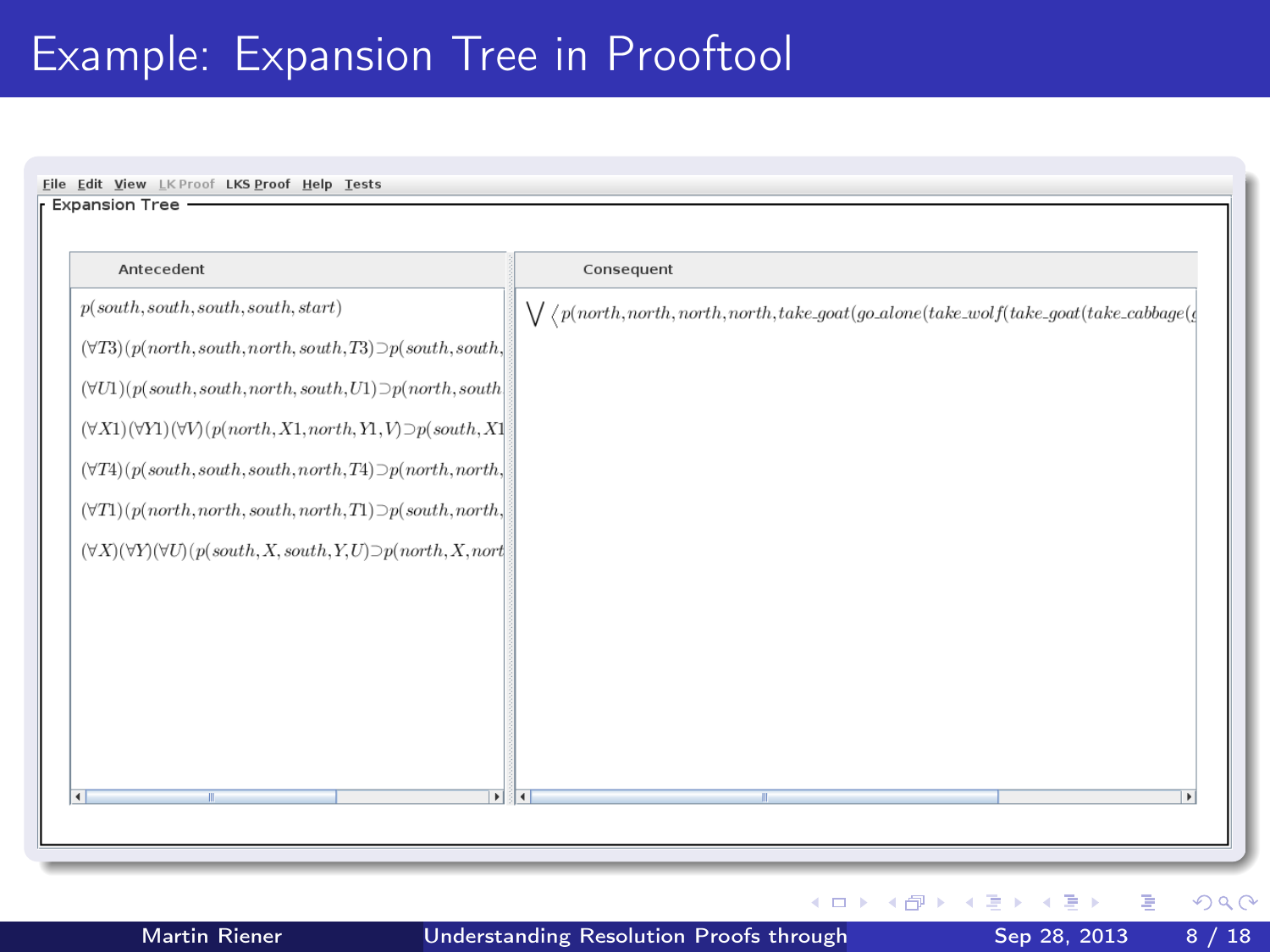



$$
\begin{array}{c|cc}\n & F_1, F_2 & F_1 \vdash \\
\hline\n & F_2 & \downarrow \\
\hline\n & F_2 \vdash \\
\hline\n & F_3 \vdash \\
\hline\n\end{array} \quad \text{rescor}
$$

4 **D** F

 $QQ$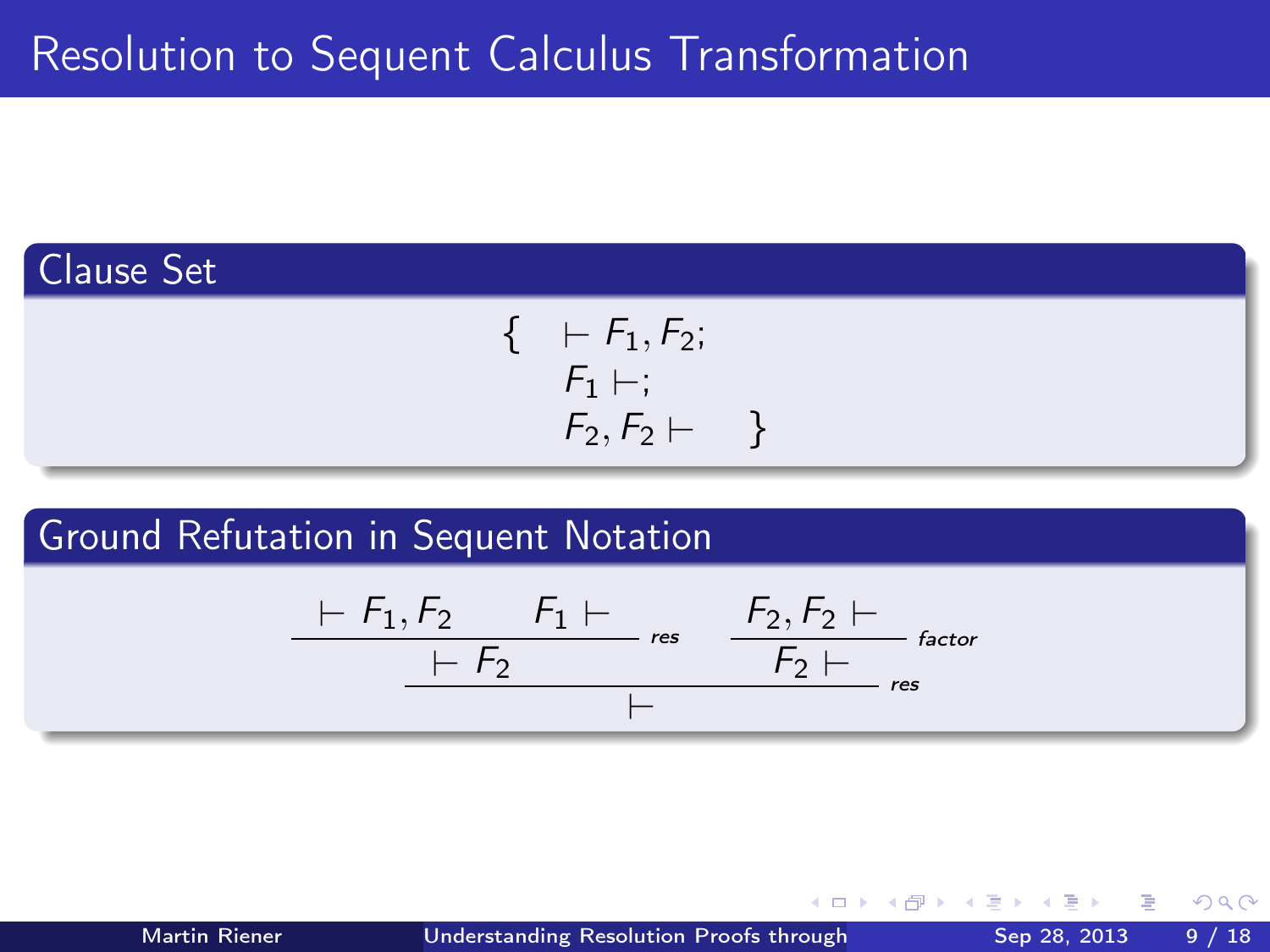### CNF Projections

- Let  $CNF(\Gamma \vdash \Delta) = {\Pi_1 \vdash \Lambda_1; \ldots; \Pi_n \vdash \Lambda_n}$
- If  $\Gamma \vdash \Delta$  does not contain strong quantifiers, then a proof  $\Gamma, \Pi_i \vdash \Lambda_i, \Delta$  is constructed for each clause *i*:

$$
L_1 \vdash L_1 \qquad L_n \vdash L_n
$$
  
\n
$$
\vdots
$$
  
\n(CNF Transformation)  
\n
$$
\vdots
$$
  
\n
$$
\Gamma, \Pi_i \vdash \Lambda_i, \Delta
$$

つひひ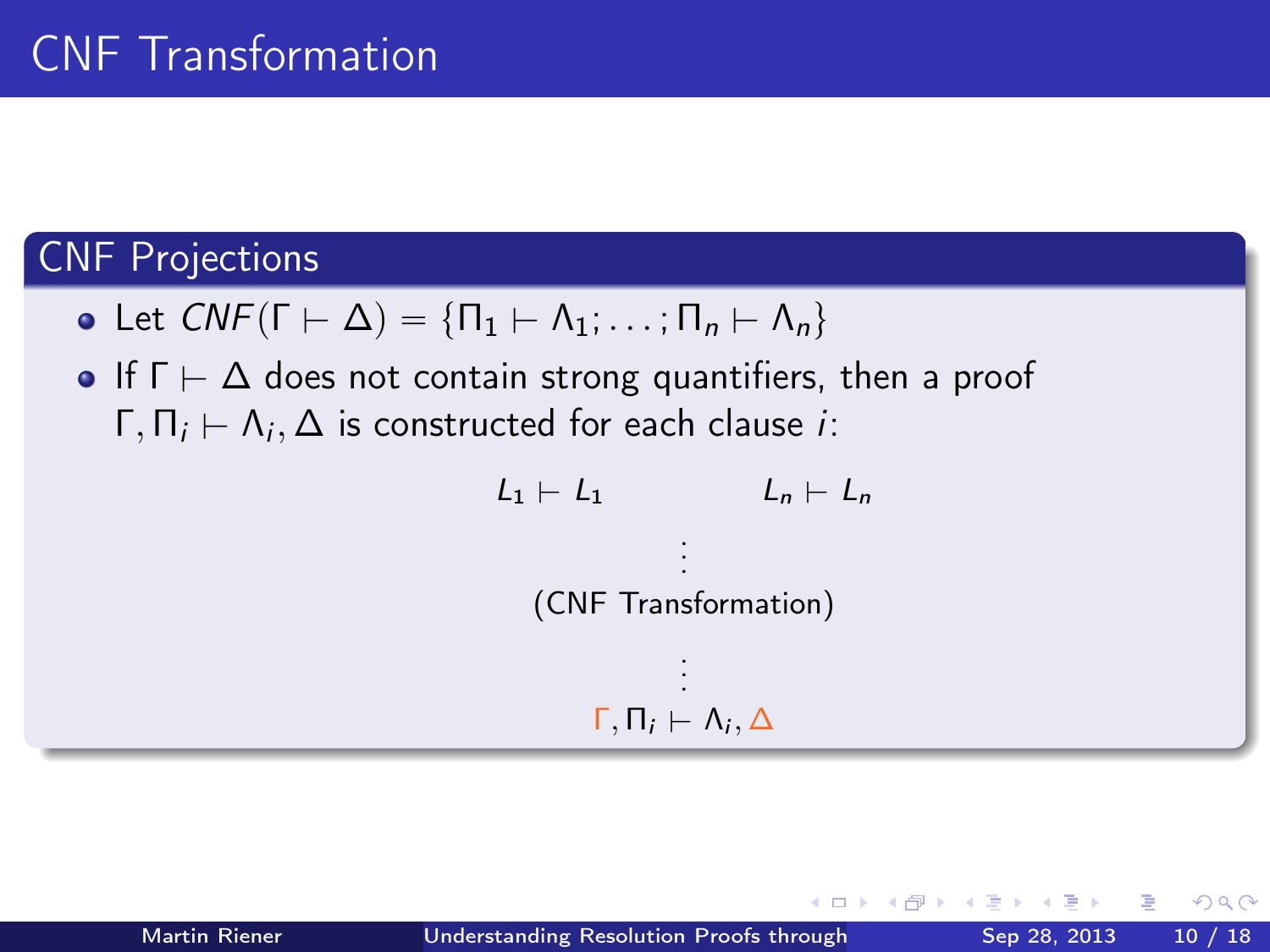### End-Sequent without strong Quantifiers



 $\Gamma \vdash \Delta$ : arbitrary sequent without strong quantifiers

イロト イ母 ト イヨ ト イヨ トー

 $299$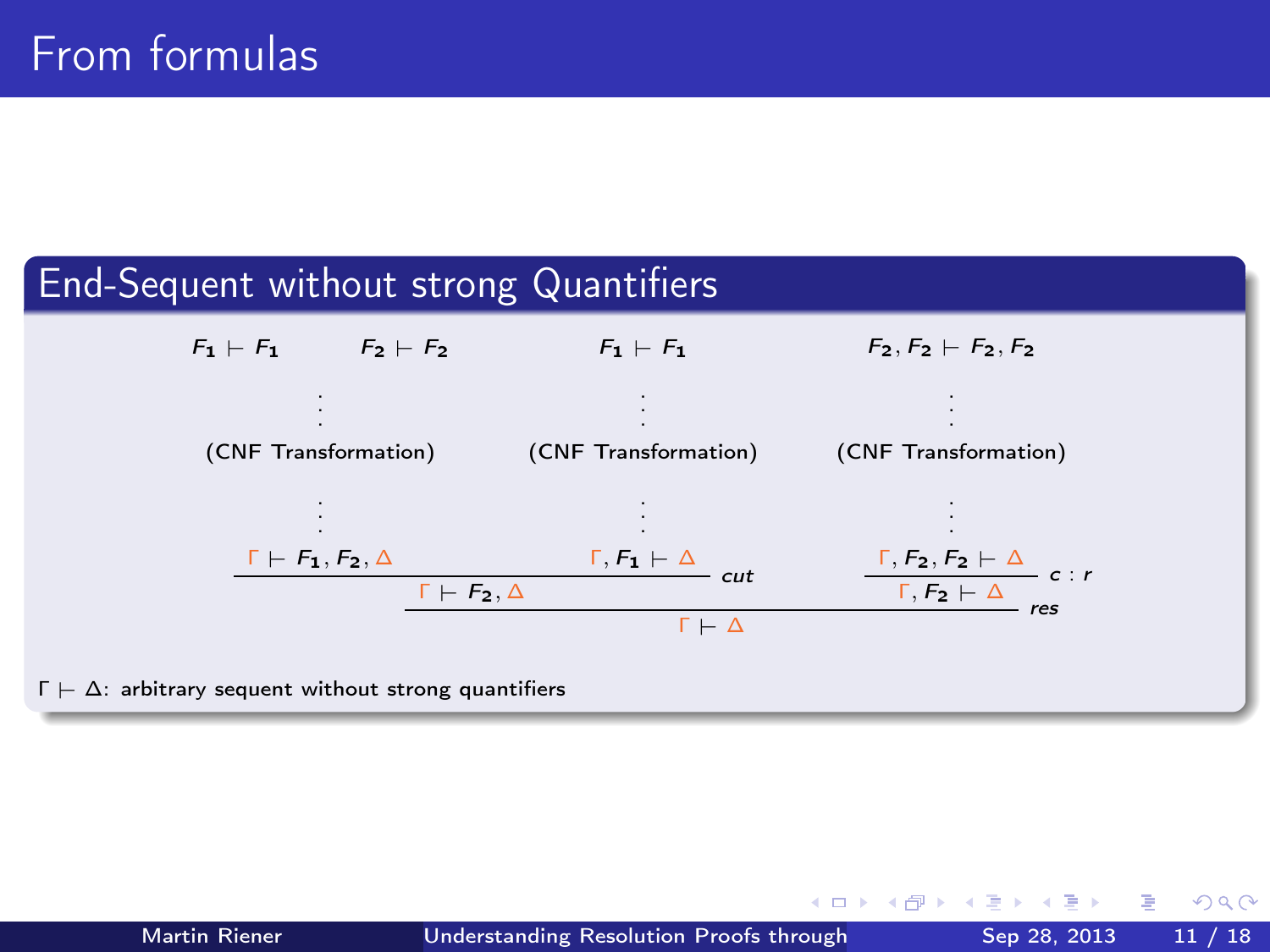### Expansion Trees

- Introduced for HOL by D. Miller
- Generalization of Herbrand Disjunction:
	- Formula written as tree with logical operators as nodes
	- Children of Weak Quantifiers have one child per instantiation needed
	- Shallow Formula: Original formula containing weak quantifiers
	- Deep Formula: Weak quantifiers are replaced by a disjunction of instances

i.e. common parts of formulas in Herbrand Disjunction are merged

### **•** Expansion Proof:

- Deep Formula is a tautology
- <span id="page-11-0"></span>Straightforward extraction from Sequent Calculus proofs without quantified cuts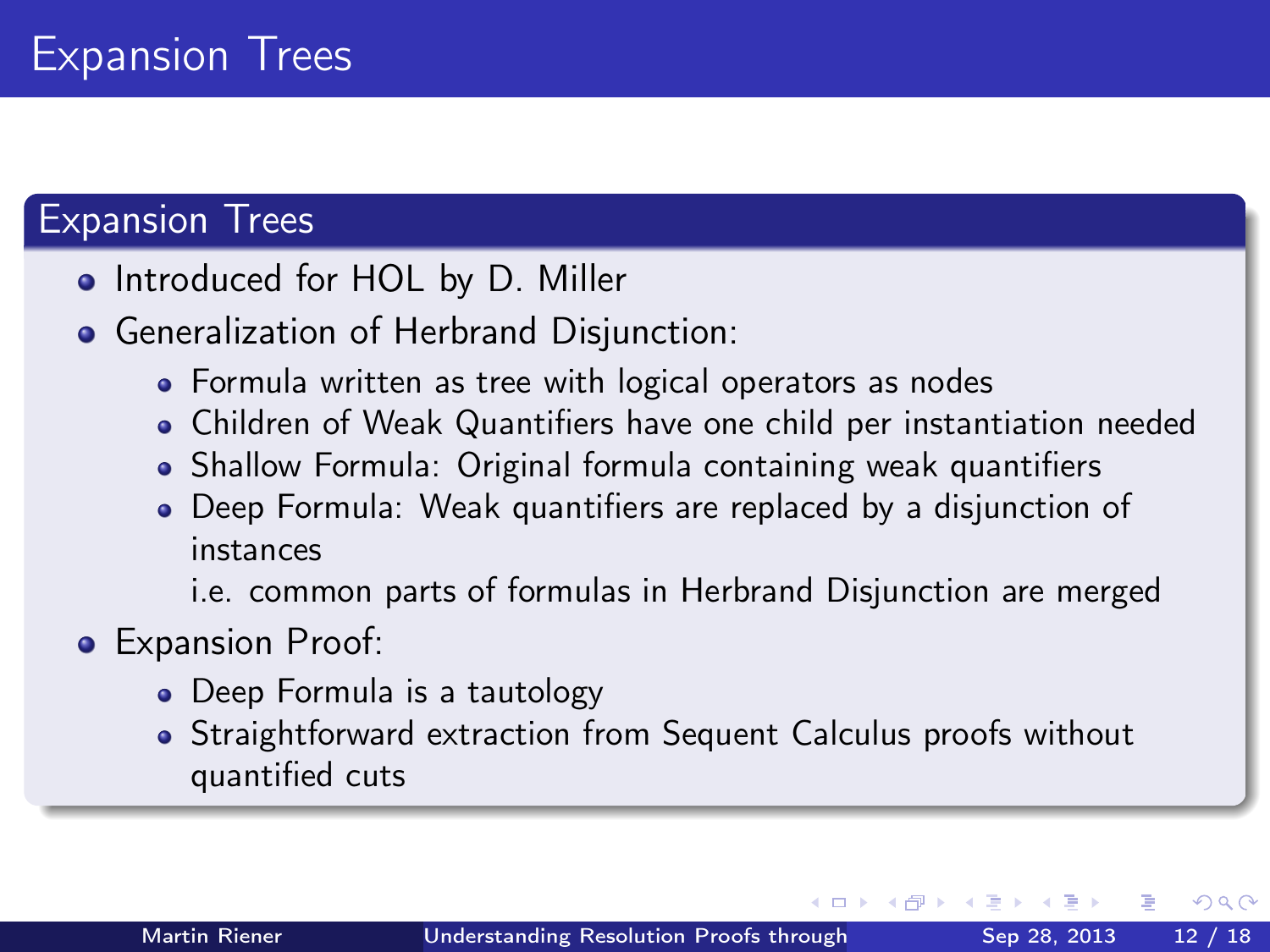### Expansion Tree

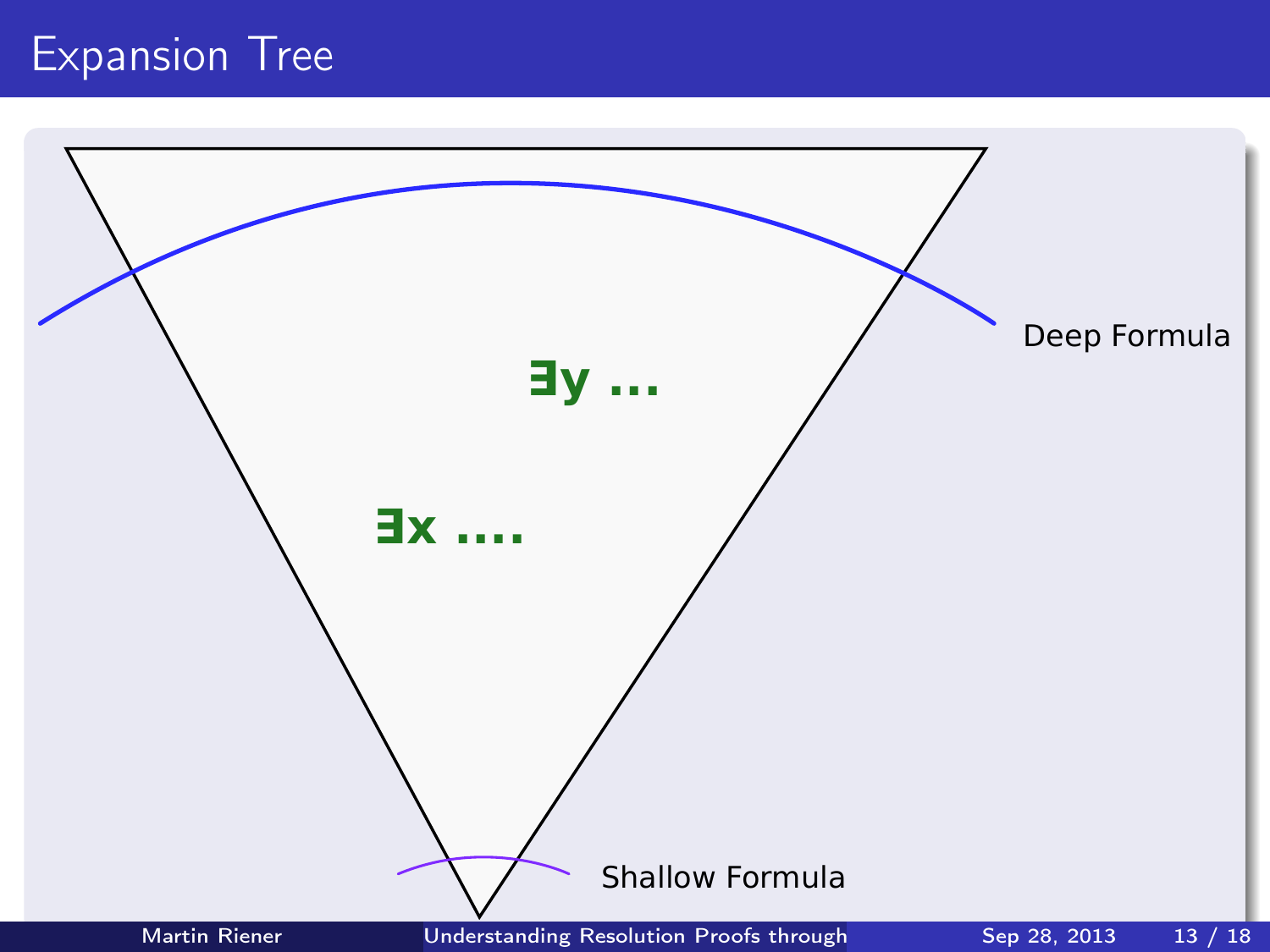### Display Expansion Tree

- Modified Expansion Tree for interactive exploration
- Weak Quantifier Nodes have three states:
	- Closed:  $\exists x F[x]$

<span id="page-13-0"></span>\n- Open: 
$$
\exists x < t_1, \ldots, t_n > F[x]
$$
\n- Expanded:  $\bigvee \left\langle \begin{array}{c} F(t_1) \\ \ldots \\ F(t_n) \end{array} \right\rangle$
\n

• Open/expanded nodes require their ancestor nodes to be open/expanded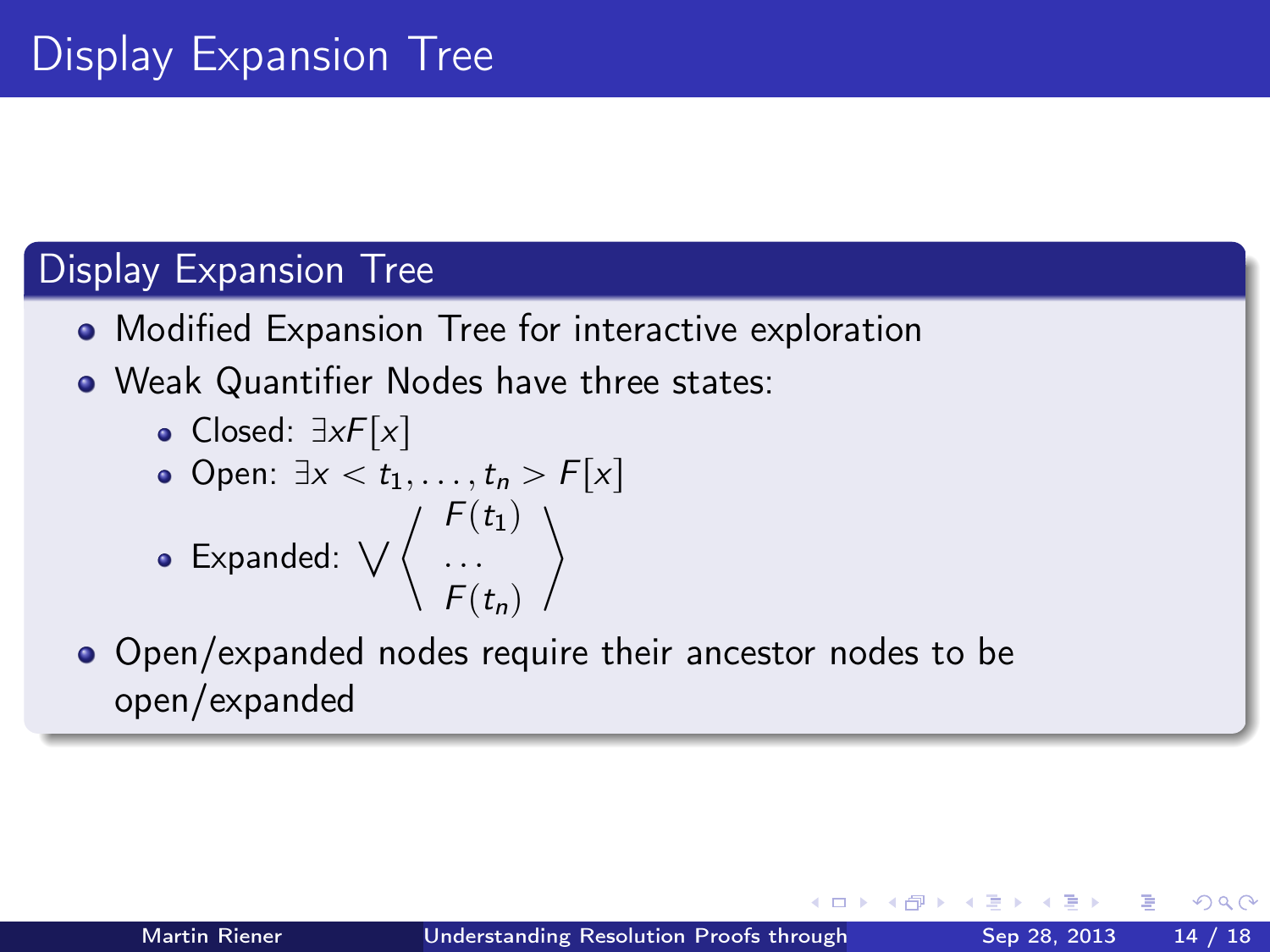### Display Expansion Tree

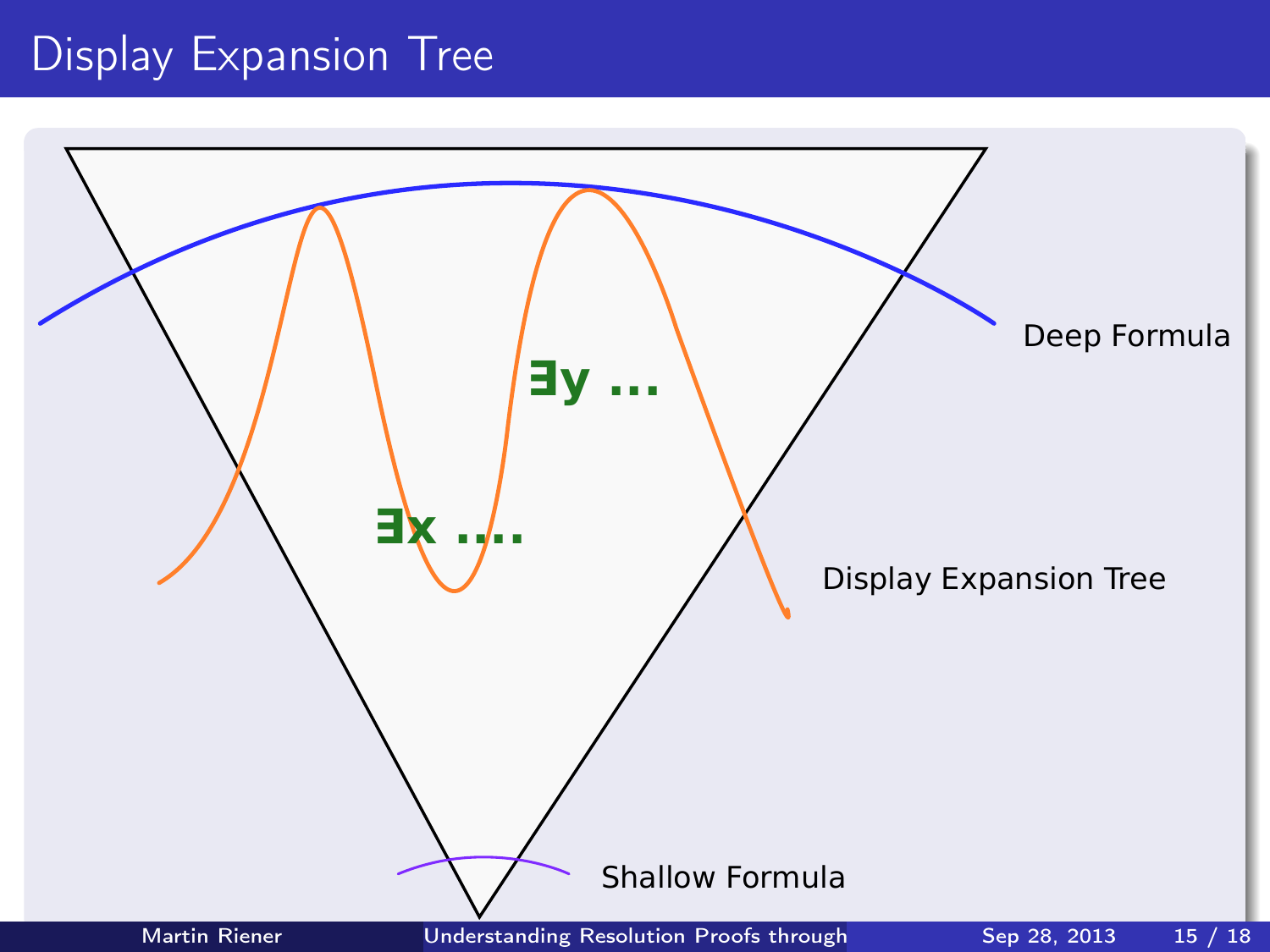(Change to Prooftool)

4 ロ ▶ (母

 $\rightarrow$ ×. ×  $\mathcal{A}$  Þ J. 重

<span id="page-15-0"></span> $299$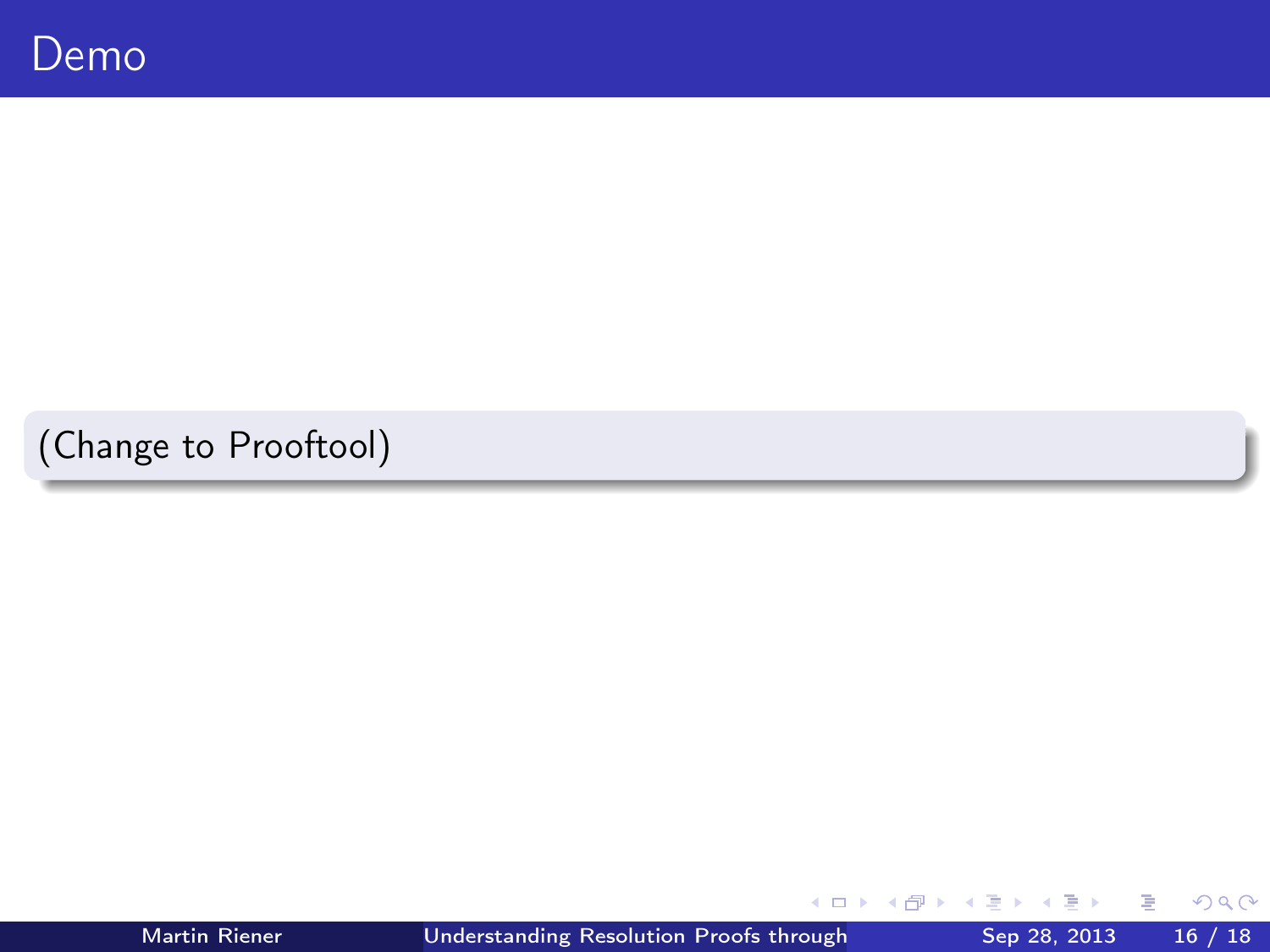### Conclusion

- Display Expansion Trees show information not visible in Resolution refutation
- **o** Interactive focus on instances relevant to the user
- Implementation at <http://www.logic.at/gapt>

#### Future Work

- Calculate instances on node expansion
- **•** Extend to higher-order Refutations